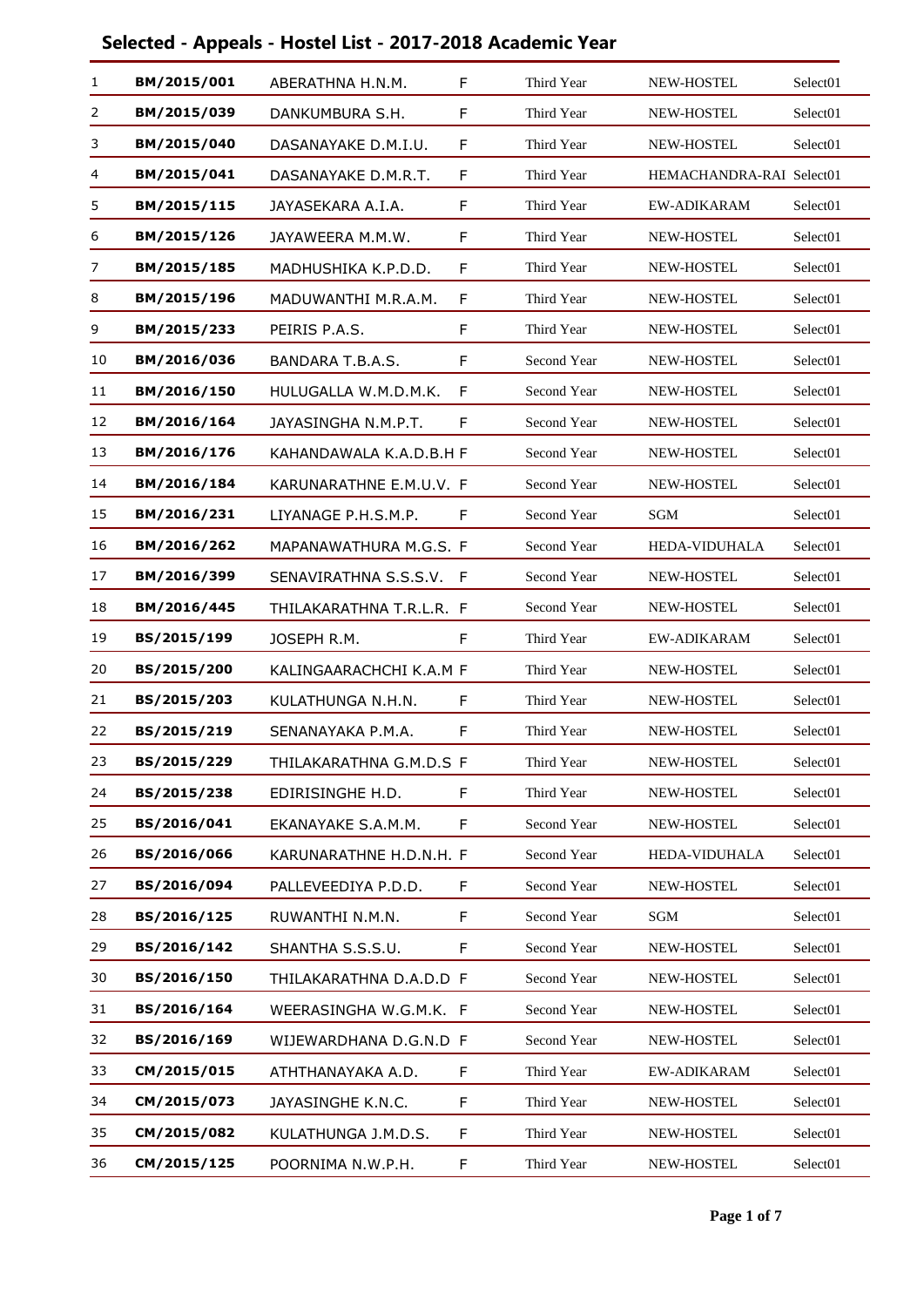| 37 | CM/2015/134  | RANASINGHA K.G.G.N.      | F | Third Year    | EW-ADIKARAM              | Select <sub>01</sub> |
|----|--------------|--------------------------|---|---------------|--------------------------|----------------------|
| 38 | CM/2015/903  | ABEYWARDHANE B.A.M.A. F  |   | Third Year    | GUNA-MALLALASEKARAect01  |                      |
| 39 | CM/2016/142  | RATHNAYAKA R.M.U.S.K.    | F | Second Year   | <b>NEW-HOSTEL</b>        | Select <sub>01</sub> |
| 40 | CM/2016/175  | VISHMIKA M.W.A.          | F | Second Year   | NEW-HOSTEL               | Select <sub>01</sub> |
| 41 | CT/2015/013  | DISSANAYAKE D.M.S.M.     | F | Third Year    | NEW-HOSTEL               | Select <sub>01</sub> |
| 42 | CT/2015/031  | KUMARI H.A.S.H.          | F | Third Year    | <b>NEW-HOSTEL</b>        | Select <sub>01</sub> |
| 43 | CT/2015/064  | SUVARNA J.               | F | Third Year    | NEW-HOSTEL               | Select <sub>01</sub> |
| 44 | CT/2016/048  | PIRASHANTHY B.           | F | Second Year   | New-Hostel               | Select <sub>01</sub> |
| 45 | CT/2016/073  | WARNAKULA S.D.J.C.       | F | Second Year   | <b>NEW-HOSTEL</b>        | Select01             |
| 46 | EM/2015/022  | WEERASINGHE W.D.J.C.     | F | Third Year    | NEW-HOSTEL               | Select01             |
| 47 | EM/2016/038  | RATHNAYAKA R.M.S.S.      | F | Second Year   | <b>SGM</b>               | Select <sub>01</sub> |
| 48 | ET/2015/017  | EMBOGAMA W.M.M.D.        | F | Third Year    | NEW-HOSTEL               | Select <sub>01</sub> |
| 49 | ET/2015/085  | WIJERATHNE M.W.S.        | F | Third Year    | <b>NEW-HOSTEL</b>        | Select <sub>01</sub> |
| 50 | ET/2016/022  | FERNANDO P.D.I.M.        | F | Second Year   | <b>NEW-HOSTEL</b>        | Select <sub>01</sub> |
| 51 | HS/2014/0777 | PERERA P.N.M.            | F | Special-Final | <b>DB-JAYATHILAKA</b>    | Select01             |
| 52 | HS/2015/0009 | ABEYRATHNA A.H.M.I.P.    | F | Third Year    | NEW-HOSTEL               | Select <sub>01</sub> |
| 53 | HS/2015/0022 | ADHIKARI A.A.K.C.        | F | Third Year    | HEMACHANDRA-RAI Select01 |                      |
| 54 | HS/2015/0040 | ANUSHIKA U.I.            | F | Third Year    | <b>NEW-HOSTEL</b>        | Select <sub>01</sub> |
| 55 | HS/2015/0092 | BASNAYAKA B.M.D.D.       | F | Third Year    | NEW-HOSTEL               | Select <sub>01</sub> |
| 56 | HS/2015/0094 | BASNAYAKE B.M.K.R.       | F | Third Year    | NEW-HOSTEL               | Select <sub>01</sub> |
| 57 | HS/2015/0103 | CABRAL L.H.M.            | F | Third Year    | <b>EW-ADIKARAM</b>       | Select01             |
| 58 | HS/2015/0106 | CHANDRARATHNE M.A.W. F   |   | Third Year    | NEW-HOSTEL               | Select01             |
| 59 | HS/2015/0112 | CHANDRASENA T.M.S.H. F   |   | Third Year    | NEW-HOSTEL               | Select01             |
| 60 | HS/2015/0131 | DARMASENA L.H.K.L.K.     | F | Third Year    | HEMACHANDRA-RAI Select01 |                      |
| 61 | HS/2015/0167 | DEVINDI W.H.N.           | F | Third Year    | HEMACHANDRA-RAI Select01 |                      |
| 62 | HS/2015/0180 | DIAS P.K.D.D.D.          | F | Third Year    | NEW-HOSTEL               | Select01             |
| 63 | HS/2015/0198 | DILRUKSHI R.M.I.         | F | Third Year    | NEW-HOSTEL               | Select01             |
| 64 | HS/2015/0231 | EDIRISINGHE K.M.N.S.     | F | Third Year    | NEW-HOSTEL               | Select01             |
| 65 | HS/2015/0242 | ESHWARI M.R.R.I.         | F | Third Year    | NEW-HOSTEL               | Select <sub>01</sub> |
| 66 | HS/2015/0246 | FERNANDO H.D.T.          | F | Third Year    | NEW-HOSTEL               | Select <sub>01</sub> |
| 67 | HS/2015/0255 | FERNANDO S.Y.C.          | F | Third Year    | HEMACHANDRA-RAI Select01 |                      |
| 68 | HS/2015/0286 | <b>GUNARATHNA Y.N.K.</b> | F | Third Year    | NEW-HOSTEL               | Select01             |
| 69 | HS/2015/0290 | GUNASENA E.P.K.          | F | Third Year    | NEW-HOSTEL               | Select01             |
| 70 | HS/2015/0295 | GUNATHILAKA H.M.C.J.     | F | Third Year    | HEMACHANDRA-RAI Select01 |                      |
| 71 | HS/2015/0323 | HATHURUSINGHE H.A.S.     | F | Third Year    | HEMACHANDRA-RAI Select01 |                      |
| 72 | HS/2015/0332 | HERATH H.M.M.D.          | F | Third Year    | HEMACHANDRA-RAI Select01 |                      |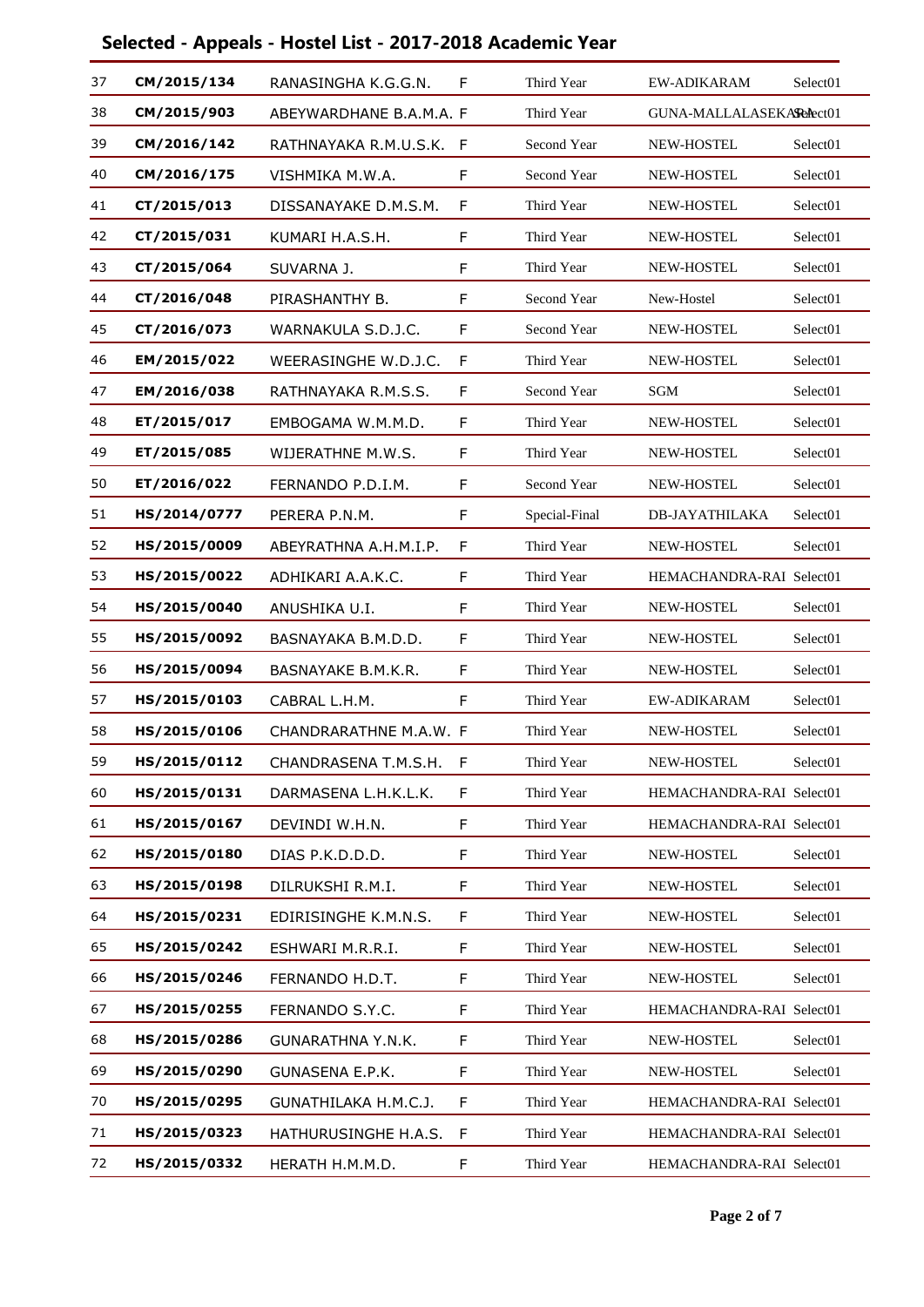| 73  | HS/2015/0334 | HERATH H.M.M.K.          | F  | Third Year | NEW-HOSTEL               | Select <sub>01</sub> |
|-----|--------------|--------------------------|----|------------|--------------------------|----------------------|
| 74  | HS/2015/0336 | HERATH H.M.P.D.          | F  | Third Year | HEMACHANDRA-RAI Select01 |                      |
| 75  | HS/2015/0342 | HETTIARACHCHI H.A.M.H. F |    | Third Year | <b>NEW-HOSTEL</b>        | Select <sub>01</sub> |
| 76  | HS/2015/0373 | JAYARATHNA B.R.I.A.      | F  | Third Year | <b>NEW-HOSTEL</b>        | Select <sub>01</sub> |
| 77  | HS/2015/0389 | JAYASEKARA P.G.N.N.      | F  | Third Year | EW-ADIKARAM              | Select01             |
| 78  | HS/2015/0411 | JAYATHILAKA J.M.S.U.     | F  | Third Year | <b>NEW-HOSTEL</b>        | Select <sub>01</sub> |
| 79  | HS/2015/0412 | JAYATHILAKA M.K.D.P.     | F  | Third Year | <b>EW-ADIKARAM</b>       | Select <sub>01</sub> |
| 80  | HS/2015/0420 | JAYATHISSA K.N.P.        | F  | Third Year | NEW-HOSTEL               | Select <sub>01</sub> |
| 81  | HS/2015/0434 | JAYAWICKRAMA W.A.S.K. F  |    | Third Year | HEMACHANDRA-RAI Select01 |                      |
| 82  | HS/2015/0437 | KAHAWANDALA K.R.I.S.K. F |    | Third Year | HEMACHANDRA-RAI Select01 |                      |
| 83  | HS/2015/0442 | KALUARACHCHI K.A.P.N.    | F  | Third Year | NEW-HOSTEL               | Select <sub>01</sub> |
| 84  | HS/2015/0460 | KARUNARATHNA E.V.T.L.    | F  | Third Year | HEMACHANDRA-RAI Select01 |                      |
| 85  | HS/2015/0461 | KARUNARATHNA G.P.H.      | F  | Third Year | NEW-HOSTEL               | Select <sub>01</sub> |
| 86  | HS/2015/0484 | KRISHANTHI T.M.P.        | F  | Third Year | <b>NEW-HOSTEL</b>        | Select <sub>01</sub> |
| 87  | HS/2015/0509 | KUMARASINGHE R.P.M.C. F  |    | Third Year | HEMACHANDRA-RAI Select01 |                      |
| 88  | HS/2015/0540 | LAKMALI K.K.K.           | F  | Third Year | HEMACHANDRA-RAI Select01 |                      |
| 89  | HS/2015/0548 | LAKSHANI S.J.A.M.        | F  | Third Year | NEW-HOSTEL               | Select <sub>01</sub> |
| 90  | HS/2015/0550 | LAKSHIMA M.M.S.          | F  | Third Year | HEMACHANDRA-RAI Select01 |                      |
| 91  | HS/2015/0560 | LIYANAGE J.A.M.D.        | F  | Third Year | <b>NEW-HOSTEL</b>        | Select <sub>01</sub> |
| 92  | HS/2015/0569 | MADHUBHASHANIE D.M.P F   |    | Third Year | HEMACHANDRA-RAI Select01 |                      |
| 93  | HS/2015/0581 | MADHUMINI T.R.P.         | F  | Third Year | GUNA-MALLALASEKARelect01 |                      |
| 94  | HS/2015/0589 | MADHUSHANI B.G.T.        | F  | Third Year | <b>NEW-HOSTEL</b>        | Select <sub>01</sub> |
| 95  | HS/2015/0595 | MADHUSHIKA B.P.N.        | F  | Third Year | NEW-HOSTEL               | Select01             |
| 96  | HS/2015/0606 | MADHUWANTHI T.W.G.D. F   |    | Third Year | NEW-HOSTEL               | Select01             |
| 97  | HS/2015/0633 | MADUWANTHI H.K.D.N.      | F  | Third Year | NEW-HOSTEL               | Select01             |
| 98  | HS/2015/0638 | MAHANAMA M.D.J.M.        | F  | Third Year | EW-ADIKARAM              | Select01             |
| 99  | HS/2015/0650 | MANEL U.K.S.             | F  | Third Year | EW-ADIKARAM              | Select01             |
| 100 | HS/2015/0655 | MANOHARI V.K.I.K.        | F  | Third Year | HEMACHANDRA-RAI Select01 |                      |
| 101 | HS/2015/0662 | MARASINGHE M.M.N.S.      | F  | Third Year | NEW-HOSTEL               | Select01             |
| 102 | HS/2015/0676 | MUHANDIRAM M.S.H.S.      | F. | Third Year | HEMACHANDRA-RAI Select01 |                      |
| 103 | HS/2015/0681 | NAGODAVITHANA P.L.       | F  | Third Year | NEW-HOSTEL               | Select <sub>01</sub> |
| 104 | HS/2015/0690 | NAWARATHNA L.S.B.        | F  | Third Year | EW-ADIKARAM              | Select01             |
| 105 | HS/2015/0696 | NILAKSHA W.G.D.          | F. | Third Year | NEW-HOSTEL               | Select01             |
| 106 | HS/2015/0701 | NIMODHI G.K.G.M.         | F  | Third Year | NEW-HOSTEL               | Select01             |
| 107 | HS/2015/0705 | NIROSHANI K.V.G.         | F  | Third Year | NEW-HOSTEL               | Select <sub>01</sub> |
| 108 | HS/2015/0707 | NISANSALA K.A.D.A.       | F  | Third Year | NEW-HOSTEL               | Select01             |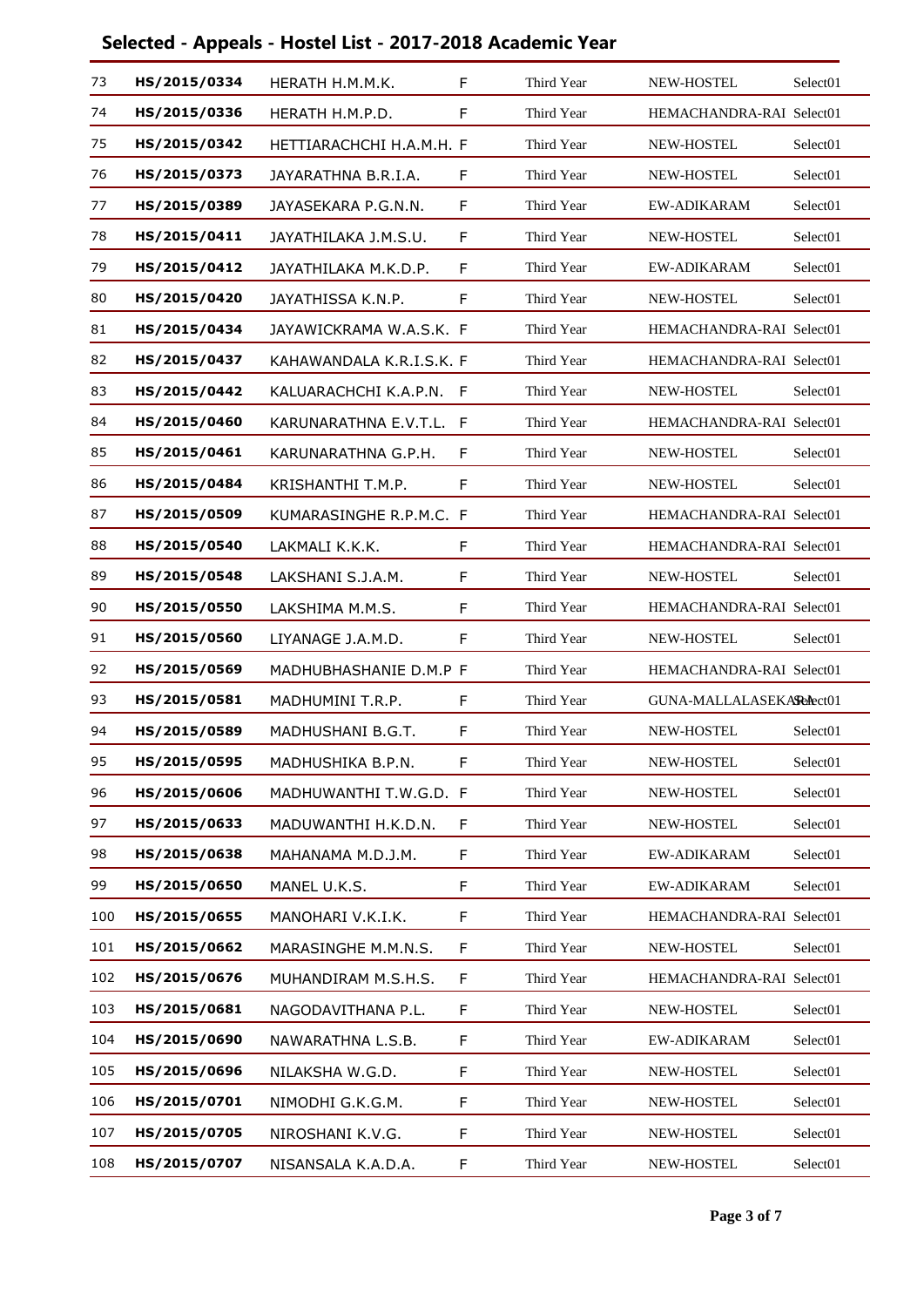| 109 | HS/2015/0722 | PANNALPITIYA P.A.C.S.    | F | Third Year  | NEW-HOSTEL               | Select <sub>01</sub> |
|-----|--------------|--------------------------|---|-------------|--------------------------|----------------------|
| 110 | HS/2015/0769 | PIYUMALI W.A.H.          | F | Third Year  | <b>NEW-HOSTEL</b>        | Select <sub>01</sub> |
| 111 | HS/2015/0783 | PREMACHANDRA H.K.T.      | F | Third Year  | <b>EW-ADIKARAM</b>       | Select <sub>01</sub> |
| 112 | HS/2015/0789 | PREMASIRI E.N.P.         | F | Third Year  | NEW-HOSTEL               | Select01             |
| 113 | HS/2015/0835 | RANTHILINI P.V.S.S.      | F | Third Year  | <b>NEW-HOSTEL</b>        | Select01             |
| 114 | HS/2015/0892 | RUPASINGHA S.W.G.A.S.    | F | Third Year  | HEMACHANDRA-RAI Select01 |                      |
| 115 | HS/2015/0928 | SANDANAYAKA S.M.U.N.     | F | Third Year  | NEW-HOSTEL               | Select <sub>01</sub> |
| 116 | HS/2015/0952 | SENANAYAKA S.M.N.K.      | F | Third Year  | HEMACHANDRA-RAI Select01 |                      |
| 117 | HS/2015/0984 | SEWWANDI M.M.D.          | F | Third Year  | HEMACHANDRA-RAI Select01 |                      |
| 118 | HS/2015/0999 | SHYAMANTHI P.T.          | F | Third Year  | NEW-HOSTEL               | Select <sub>01</sub> |
| 119 | HS/2015/1006 | SILVA W.H.N.T.           | F | Third Year  | HEMACHANDRA-RAI Select01 |                      |
| 120 | HS/2015/1035 | SUPULCHANDRA G.M.D.      | F | Third Year  | <b>EW-ADIKARAM</b>       | Select01             |
| 121 | HS/2015/1060 | THILAKARATHNA P.A.E.S. F |   | Third Year  | NEW-HOSTEL               | Select01             |
| 122 | HS/2015/1070 | UDAYASIRI A.D.K.         | F | Third Year  | <b>EW-ADIKARAM</b>       | Select <sub>01</sub> |
| 123 | HS/2015/1083 | VIRAJINI K.D.A.          | F | Third Year  | HEMACHANDRA-RAI Select01 |                      |
| 124 | HS/2015/1084 | VISHVANIE R.L.A.         | F | Third Year  | EW-ADIKARAM              | Select <sub>01</sub> |
| 125 | HS/2015/1087 | WAKISHTA W.M.A.          | F | Third Year  | EW-ADIKARAM              | Select <sub>01</sub> |
| 126 | HS/2015/1118 | WELIGAMAGE W.H.N.        | F | Third Year  | NEW-HOSTEL               | Select <sub>01</sub> |
| 127 | HS/2015/1119 | WELLA ADDARA W.A.G.I. F  |   | Third Year  | EW-ADIKARAM              | Select01             |
| 128 | HS/2015/1121 | WICKRAMANAYAKA T.K.M F   |   | Third Year  | NEW-HOSTEL               | Select <sub>01</sub> |
| 129 | HS/2015/1129 | WICKRAMASINGHE D.Y.N. F  |   | Third Year  | HEMACHANDRA-RAI Select01 |                      |
| 130 | HS/2015/1130 | WICKRAMASINGHE H.P.K. F  |   | Third Year  | NEW-HOSTEL               | Select01             |
| 131 | HS/2015/1131 | WICKRAMASINGHE M.D.S F   |   | Third Year  | NEW-HOSTEL               | Select01             |
| 132 | HS/2015/1141 | WIJEKOON W.M.S.T.        | F | Third Year  | EW-ADIKARAM              | Select <sub>01</sub> |
| 133 | HS/2015/1163 | WIJESUNDARA W.L.P.M.     | F | Third Year  | HEMACHANDRA-RAI Select01 |                      |
| 134 | HS/2015/1169 | WIJETHUNGA R.M.D.N.      | F | Third Year  | HEMACHANDRA-RAI Select01 |                      |
| 135 | HS/2015/1202 | MADUHARI U.P.            | F | Third Year  | HEMACHANDRA-RAI Select01 |                      |
| 136 | HS/2015/1207 | AMASHA P.G.S.            | F | Second Year | SGM                      | Select <sub>01</sub> |
| 137 | HS/2015/1226 | KUMARATHUNGA V.N.P.      | F | Third Year  | NEW-HOSTEL               | Select <sub>01</sub> |
| 138 | HS/2015/1227 | KUMARI A.M.C.P.          | F | Third Year  | NEW-HOSTEL               | Select01             |
| 139 | HS/2015/1240 | PREETHIMALI W.N.         | F | Third Year  | NEW-HOSTEL               | Select01             |
| 140 | HS/2015/1258 | WIJAYABANDARA H.M.K.U F  |   | Third Year  | NEW-HOSTEL               | Select <sub>01</sub> |
| 141 | HS/2016/0016 | ABEYSINGHA Y.L.          | F | Second Year | NEW-HOSTEL               | Select <sub>01</sub> |
| 142 | HS/2016/0018 | ABEYSINGHE S.I.          | F | Second Year | NEW-HOSTEL               | Select01             |
| 143 | HS/2016/0068 | ARIYARATHNA I.P.I.P.     | F | Second Year | HEDA-VIDUHALA            | Select <sub>01</sub> |
| 144 | HS/2016/0071 | ARIYARATHNE H.P.A.C.     | F | Second Year | HEDA-VIDUHALA            | Select01             |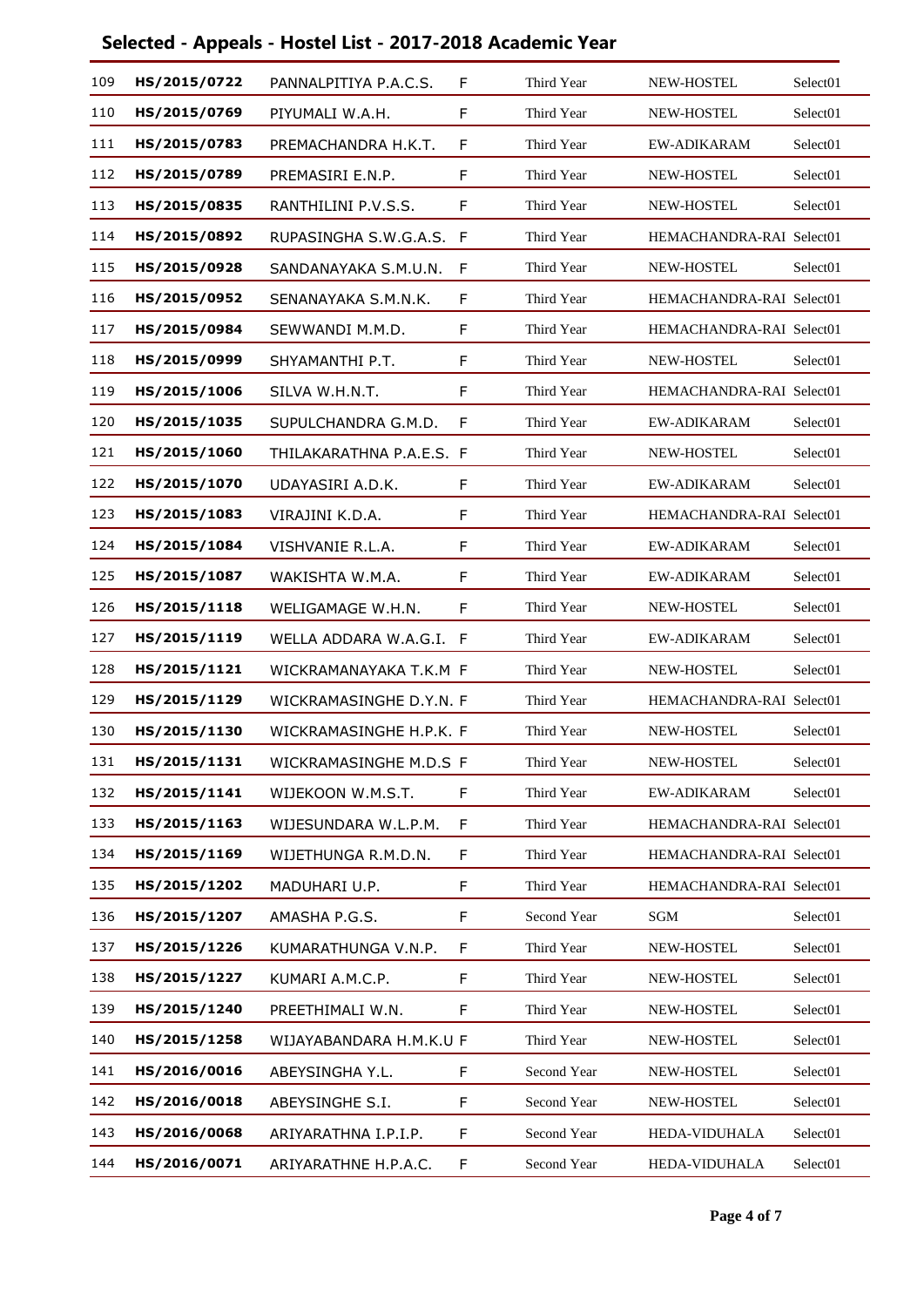| 145 | HS/2016/0133 | DAMAYANTHI R.M.W.M.D. F   |             | Second Year | NEW-HOSTEL        | Select <sub>01</sub> |
|-----|--------------|---------------------------|-------------|-------------|-------------------|----------------------|
| 146 | HS/2016/0178 | DILANI K.                 | F           | Second Year | <b>BULUGAHA</b>   | Select01             |
| 147 | HS/2016/0179 | DILENDI W.K.H.            | F           | Second Year | HEDA-VIDUHALA     | Select <sub>01</sub> |
| 148 | HS/2016/0204 | DILSHANI W.M.N.           | F           | Second Year | NEW-HOSTEL        | Select <sub>01</sub> |
| 149 | HS/2016/0213 | DISSANAYAKA D.M.A.M.      | F           | Second Year | HEDA-VIDUHALA     | Select <sub>01</sub> |
| 150 | HS/2016/0215 | DISSANAYAKA D.M.A.S.      | F           | Second Year | HEDA-VIDUHALA     | Select01             |
| 151 | HS/2016/0233 | DISSANAYAKE D.M.S.K.      | F           | Second Year | NEW-HOSTEL        | Select <sub>01</sub> |
| 152 | HS/2016/0246 | DULMINI M.G.I.            | F           | Second Year | NEW-HOSTEL        | Select01             |
| 153 | HS/2016/0256 | EKANAYAKE E.M.A.K.        | F           | Second Year | HEDA-VIDUHALA     | Select <sub>01</sub> |
| 154 | HS/2016/0264 | ETHIGE G.D.S.P.G.         | F           | Second Year | <b>SGM</b>        | Select <sub>01</sub> |
| 155 | HS/2016/0303 | GUNASEKARA U.             | F           | Second Year | NEW-HOSTEL        | Select01             |
| 156 | HS/2016/0311 | <b>GUNASINGHE H.T.</b>    | F           | Second Year | NEW-HOSTEL        | Select <sub>01</sub> |
| 157 | HS/2016/0316 | GUNAWARDHANA I.P.A.       | F           | Second Year | HEDA-VIDUHALA     | Select <sub>01</sub> |
| 158 | HS/2016/0375 | HETTI ARACHCHI H.A.C.S. F |             | Second Year | HEDA-VIDUHALA     | Select <sub>01</sub> |
| 159 | HS/2016/0380 | HETTIPATHIRANA H.Y.K.     | F           | Second Year | HEDA-VIDUHALA     | Select <sub>01</sub> |
| 160 | HS/2016/0419 | JAYASINGHE D.M.           | F           | Second Year | HEDA-VIDUHALA     | Select <sub>01</sub> |
| 161 | HS/2016/0488 | KARIYAWASAM K.L.G.D.L. F  |             | Second Year | NEW-HOSTEL        | Select <sub>01</sub> |
| 162 | HS/2016/0530 | KULARATHNE A.S.           | F           | Second Year | <b>NEW-HOSTEL</b> | Select01             |
| 163 | HS/2016/0559 | KUMARI H.M.N.J.           | F           | Second Year | HEDA-VIDUHALA     | Select <sub>01</sub> |
| 164 | HS/2016/0589 | LAKSHANI M.P.             | F           | Second Year | HEDA-VIDUHALA     | Select <sub>01</sub> |
| 165 | HS/2016/0597 | LEKAMGE L.P.S.            | F           | Second Year | SEEVALI-MW        | Select <sub>01</sub> |
| 166 | HS/2016/0627 | MADHUSHANI P.M.           | F           | Second Year | NEW-HOSTEL        | Select01             |
| 167 | HS/2016/0698 | MEEDHENIYA M.M.A.S.       | F           | Second Year | HEDA-VIDUHALA     | Select01             |
| 168 | HS/2016/0734 | NAWAGAMUWA N.M.G.T.       | F           | Second Year | NEW-HOSTEL        | Select01             |
| 169 | HS/2016/0736 | NAWARATHNA A.H.L.         | F           | Second Year | NEW-HOSTEL        | Select01             |
| 170 | HS/2016/0737 | NAWARATHNA A.S.R.         | F           | Second Year | NEW-HOSTEL        | Select01             |
| 171 | HS/2016/0761 | NUWARAPAKSHA N.P.M.M F    |             | Second Year | HEDA-VIDUHALA     | Select01             |
| 172 | HS/2016/0808 | PERERA W.A.T.D.           | F           | Second Year | HEDA-VIDUHALA     | Select01             |
| 173 | HS/2016/0828 | PRADEEPIKA T.M.N.D.       | F           | Second Year | <b>BULUGAHA</b>   | Select <sub>01</sub> |
| 174 | HS/2016/0845 | PREMASIRI K.G.M.H.        | F.          | Second Year | HEDA-VIDUHALA     | Select <sub>01</sub> |
| 175 | HS/2016/0936 | RATHNAYAKA R.M.D.N.       | F.          | Second Year | <b>BULUGAHA</b>   | Select <sub>01</sub> |
| 176 | HS/2016/1067 | SENAVIRATHNA H.A.D.N. F   |             | Second Year | HEDA-VIDUHALA     | Select <sub>01</sub> |
| 177 | HS/2016/1069 | SENAVIRATHNA P.R.U.K.     | F           | Second Year | HEDA-VIDUHALA     | Select01             |
| 178 | HS/2016/1122 | SOORIYAARACHCHI D.M.      | $\mathsf F$ | Second Year | <b>BULUGAHA</b>   | Select <sub>01</sub> |
| 179 | HS/2016/1150 | THATHSARANI D.M.R.        | F           | Second Year | HEDA-VIDUHALA     | Select <sub>01</sub> |
| 180 | HS/2016/1158 | THENNAKOON W.T.M.N.P. F   |             | Second Year | <b>MAHARA</b>     | Select01             |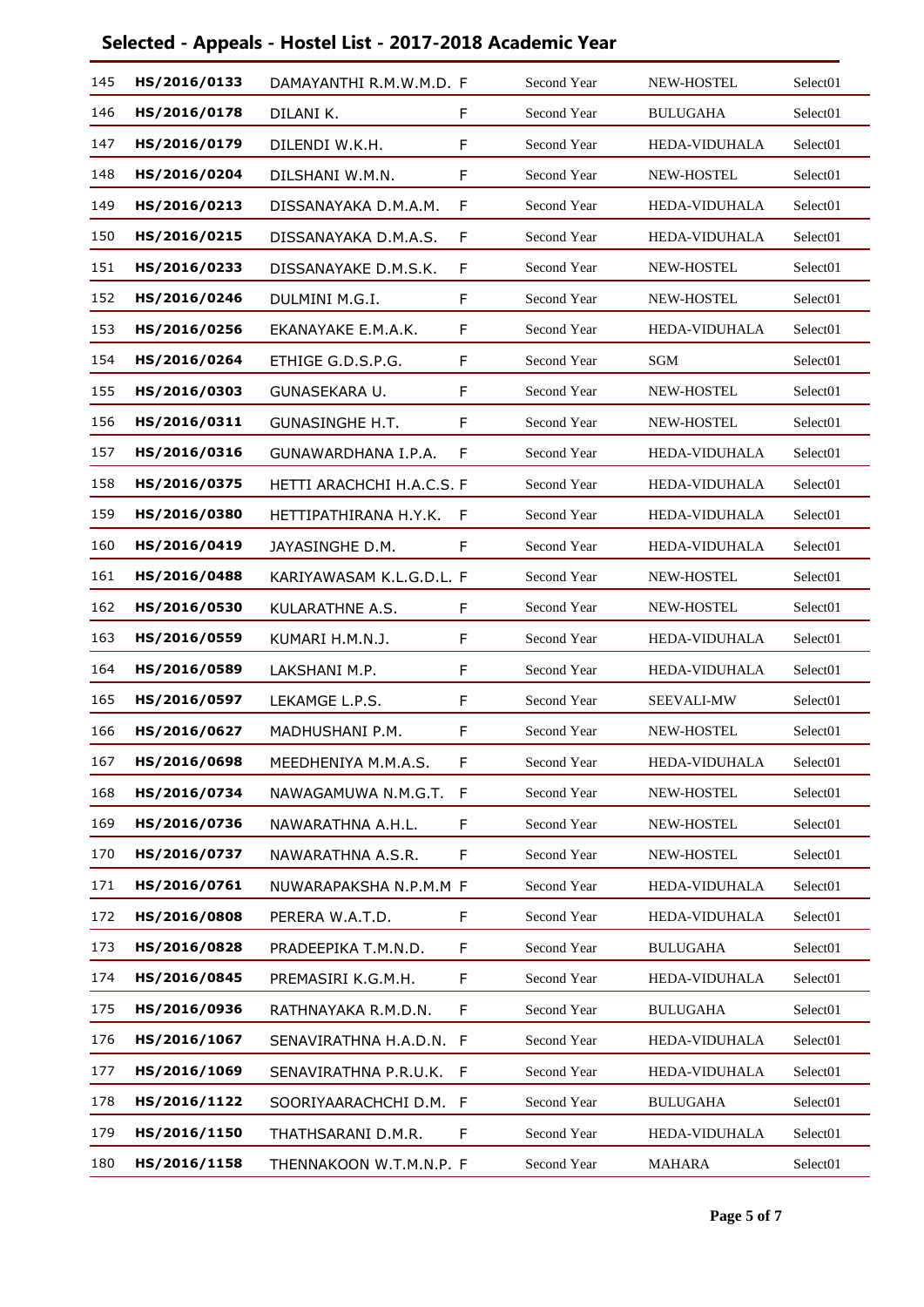| 181 | HS/2016/1161        | THILAKARATHNA D.A.       | F  | Second Year | NEW-HOSTEL                | Select <sub>01</sub> |
|-----|---------------------|--------------------------|----|-------------|---------------------------|----------------------|
| 182 | HS/2016/1165        | THILAKARATHNA N.C.       | F  | Second Year | <b>BULUGAHA</b>           | Select <sub>01</sub> |
| 183 | HS/2016/1166        | THILAKARATHNA P.K.D.D. F |    | Second Year | HEDA-VIDUHALA             | Select <sub>01</sub> |
| 184 | HS/2016/1189        | UDESHANI W.D.            | F  | Second Year | NEW-HOSTEL                | Select01             |
| 185 | HS/2016/1215        | WANNINAYAKE W.M.D.K.     | F  | Second Year | <b>HEDA-VIDUHALA</b>      | Select <sub>01</sub> |
| 186 | HS/2016/1230        | WEERASENA H.G.A.V.       | F  | Second Year | <b>BULUGAHA</b>           | Select <sub>01</sub> |
| 187 | HS/2016/1240        | WEERASINGHE S.A.A.N.     | F  | Second Year | <b>BULUGAHA</b>           | Select <sub>01</sub> |
| 188 | HS/2016/1245        | WEERATHUNGA M.W.L.M. F   |    | Second Year | <b>HEDA-VIDUHALA</b>      | Select <sub>01</sub> |
| 189 | HS/2016/1248        | WEERAWARDHANA S.S.D. F   |    | Second Year | HEDA-VIDUHALA             | Select <sub>01</sub> |
| 190 | HS/2016/1274        | WIJENAYAKA M.V.O.        | F  | Second Year | SGM                       | Select01             |
| 191 | HS/2016/1285        | WIJESINGHA V.D.A.        | F  | Second Year | HEDA-VIDUHALA             | Select <sub>01</sub> |
| 192 | HS/2016/1290        | WIJESINGHE W.M.A.I.K.    | F  | Second Year | <b>SGM</b>                | Select <sub>01</sub> |
| 193 | HS/2016/1320        | MIHIRANI K.H.H.D.        | F  | Second Year | NEW-HOSTEL                | Select <sub>01</sub> |
| 194 | HS/2016/2007        | RUSDA M.R.P.             | F  | Second Year | <b>HEDA-VIDUHALA</b>      | Select <sub>01</sub> |
| 195 | HS/2016/2018        | NAWARATHNA N.M.C.A.      | F  | Second Year | NEW-HOSTEL                | Select <sub>01</sub> |
| 196 | HS/2016/2026        | WIJERATHNA K.M.S.M.      | F  | Second Year | <b>SGM</b>                | Select <sub>01</sub> |
| 197 | HS/2016/2027        | DILRUKSHI H.M.P.L.N.     | F  | Second Year | HEDA-VIDUHALA             | Select <sub>01</sub> |
| 198 | HS/2016/2033        | CHANDRASIRI R.M.M.P.     | F  | Second Year | SGM                       | Select01             |
| 199 | HS/2016/2034        | HERATH H.M.I.M.          | F  | Second Year | SGM                       | Select <sub>01</sub> |
| 200 | HS/FT15/0001        | ABERATHNE S.M.L.M.       | F  | Third Year  | EDIRI-SARACHCHANDRedect01 |                      |
| 201 | <b>HS/FT15/0002</b> | ALWIS W.S.W.M.D.M.       | F  | Third Year  | <b>NEW-HOSTEL</b>         | Select <sub>01</sub> |
| 202 | <b>HS/FT15/0005</b> | ARIYARATHNA H.P.D.L.N.   | F  | Third Year  | NEW-HOSTEL                | Select <sub>01</sub> |
| 203 | HS/FT15/0010        | DASSANAYAKE H.M.N.S.     |    | Third Year  | EDIRI-SARACHCHANDRedect01 |                      |
| 204 | HS/FT15/0014        | DIVYANJALEE P.D.N.S.     | F. | Third Year  | EDIRI-SARACHCHANDRedect01 |                      |
| 205 | <b>HS/FT15/0016</b> | HERATH H.M.A.I.          | F  | Third Year  | EDIRI-SARACHCHANDRedect01 |                      |
| 206 | HS/FT15/0018        | JAYASOORIYA P.P.R.M.     | F  | Third Year  | HEMACHANDRA-RAI Select01  |                      |
| 207 | HS/FT15/0019        | JAYASOORIYA R.G.D.K.     | F  | Third Year  | HEMACHANDRA-RAI Select01  |                      |
| 208 | <b>HS/FT15/0022</b> | KARUNARATHNA K.A.B.M. F  |    | Third Year  | HEMACHANDRA-RAI Select01  |                      |
| 209 | HS/FT15/0024        | KUMARAGE H.A.S.A.        | F  | Third Year  | HEMACHANDRA-RAI Select01  |                      |
| 210 | HS/FT15/0034        | RANGIKA H.G.V.           | F  | Third Year  | HEMACHANDRA-RAI Select01  |                      |
| 211 | HS/FT15/0036        | SACHINTHANA A.G.J.       | F  | Third Year  | HEMACHANDRA-RAI Select01  |                      |
| 212 | <b>HS/FT15/0037</b> | SAGARIKA M.G.R.          | F  | Third Year  | HEMACHANDRA-RAI Select01  |                      |
| 213 | HS/FT15/0038        | SAMMANI T.R.M.           | F  | Third Year  | HEMACHANDRA-RAI Select01  |                      |
| 214 | HS/FT15/0043        | WEERASINGHE R.P.D.T.K. F |    | Third Year  | HEMACHANDRA-RAI Select01  |                      |
| 215 | <b>HS/FT15/0051</b> | THILAKARATHNA H.P.G.E. F |    | Third Year  | HEMACHANDRA-RAI Select01  |                      |
| 216 | HS/FT16/0004        | DISSANAYAKE D.M.D.N.     | F  | Second Year | HEDA-VIDUHALA             | Select <sub>01</sub> |